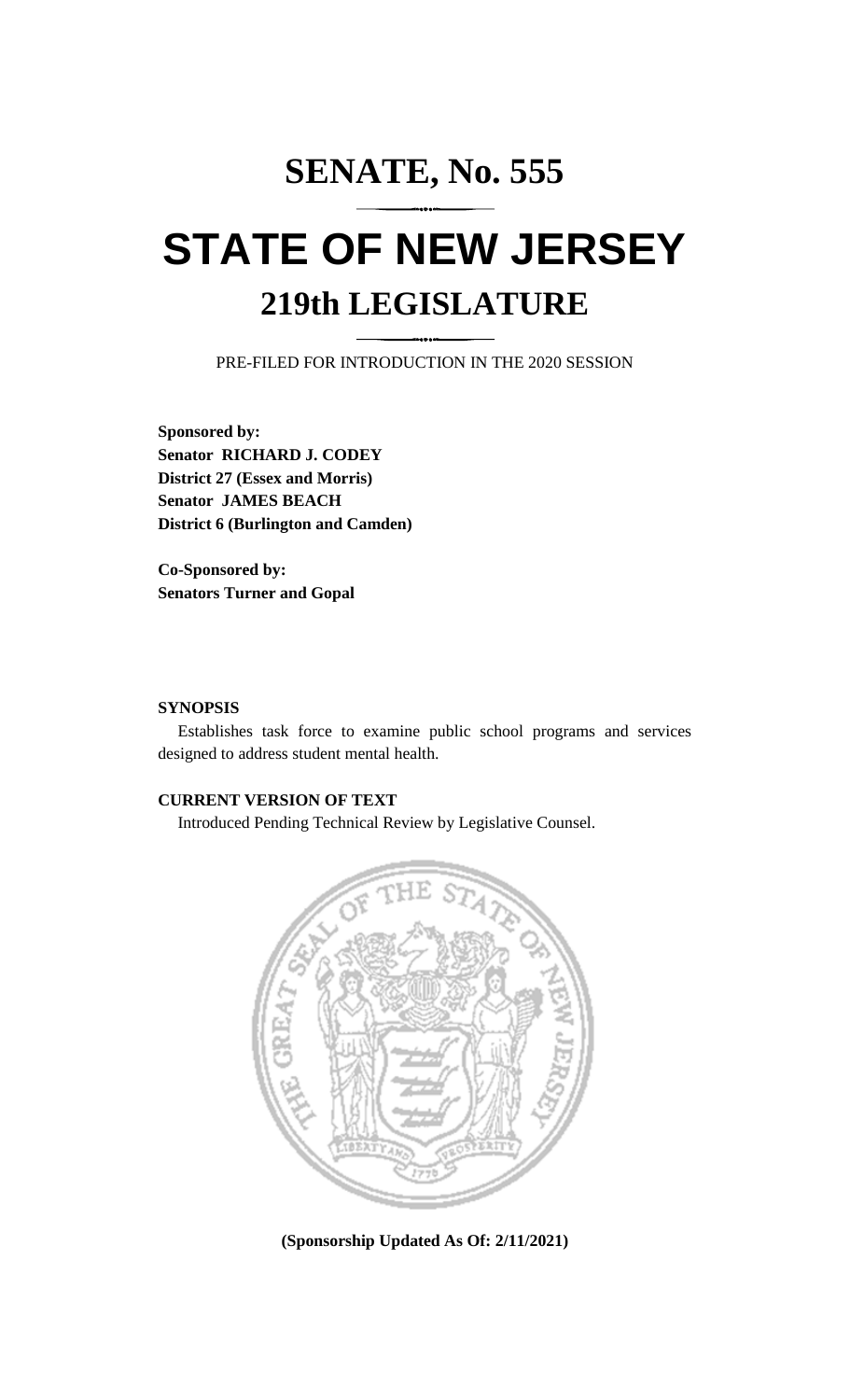$\mathcal{D}_{\mathcal{L}}$  **AN ACT** establishing a Task Force on Student Mental Health. **BE IT ENACTED** *by the Senate and General Assembly of the State of New Jersey:* 1. a. There is established the Task Force on Student Mental Health. The purpose of the task force is to examine issues related to the mental health of public school students, including depression, anxiety, stress, or other psychological or emotional tension, trauma or disorder and to develop recommendations to ensure that students have access to mental health care programs and services in order to allow those students to meet their educational goals. b. The task force shall consist of 16 members as follows: (1) the Commissioner of Education, ex officio, or a designee, and the Director of the Division of Mental Health and Addiction Services, or a designee; (2) one public member appointed by the President of the Senate and one public member appointed by the Minority Leader of the Senate, both of whom shall have demonstrated expertise in issues related to the work of the task force; (3) one public member appointed by the Speaker of the General Assembly and one public member appointed by the Minority Leader of the General Assembly, both of whom shall have demonstrated expertise in issues relating to the work of the task force; and (4) 10 members appointed by the Governor, including: a school board member, a school principal, a school administrator, an elementary school teacher, a high school teacher, a school counselor, a school social worker, and a school psychologist, all of whom are currently employed in public schools in the State; and two parents of students enrolled in a public school. 2. Appointments to the task force shall be made within 30 days after the effective date of this act. Vacancies in the membership of the task force shall be filled in the same manner as the original appointments were made. Members of the task force shall serve without compensation, but shall be reimbursed for necessary expenditures incurred in the performance of their duties as members of the task force within the limits of funds appropriated or otherwise made available to the task force for its purposes. 3. The task force shall organize as soon as practicable, but not later than 30 days following the appointment of its members. The task force shall choose a chairperson from among its members and shall appoint a secretary who need not be a member of the task force. 4. The Department of Education shall provide such stenographical, clerical, and other administrative assistants, and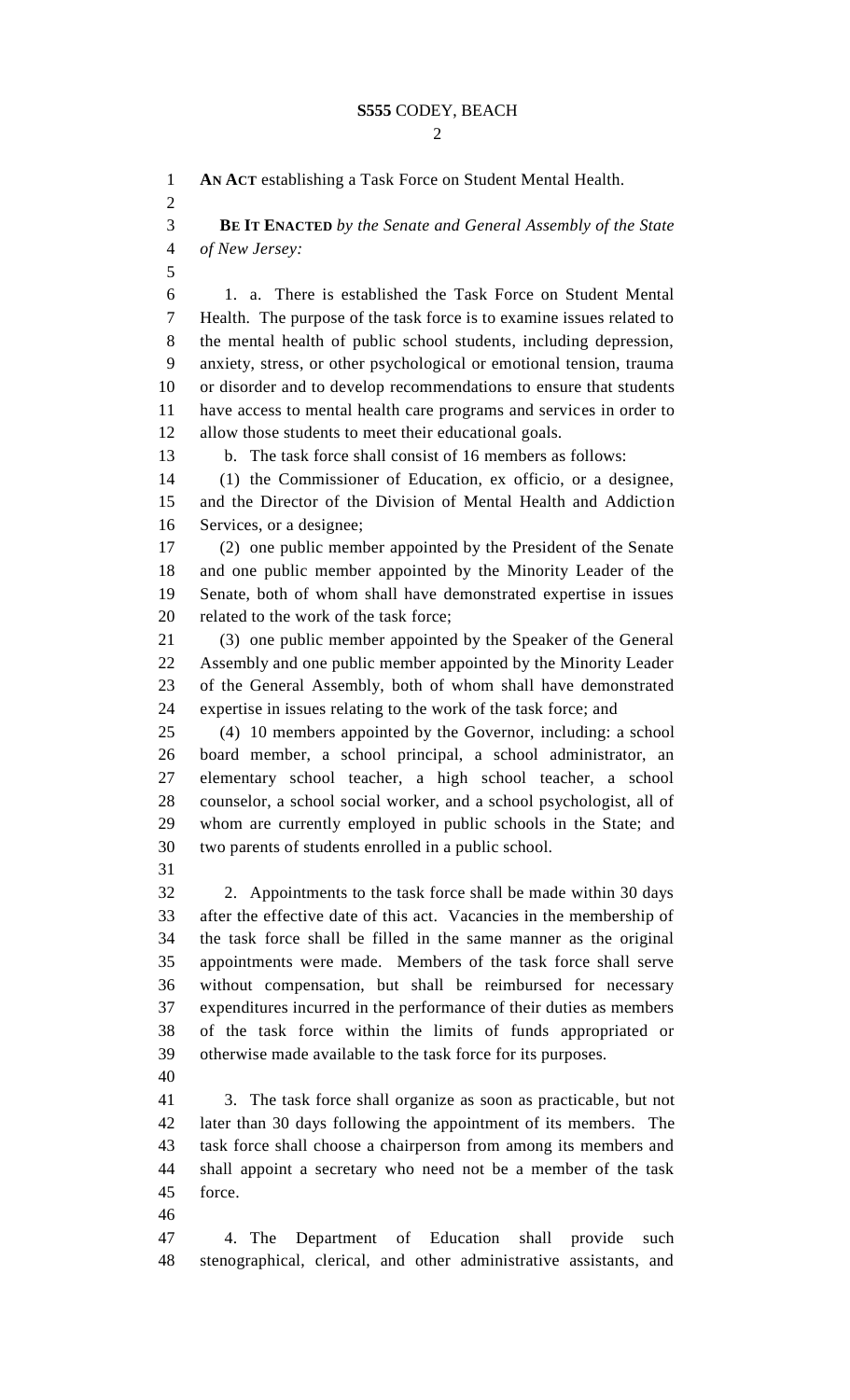#### **S555** CODEY, BEACH

 such professional staff as the task force requires to carry out its work. The task force also shall be entitled to call to its assistance

 and avail itself of the services of the employees of any State, county, or municipal department, board, bureau, commission, or agency as it may require and as may be available for its purposes. 5. It shall be the duty of the task force to examine issues related to the mental health of students enrolled in public schools and to develop recommendations to ensure that students have access to necessary mental health care programs and services. The task force shall study and make recommendations regarding the following: a. the identification of public school students who experience depression, anxiety, stress, or other psychological or emotional tension, trauma, or disorder; b. the evaluation and expansion of counseling programs and services available to students experiencing mental health difficulties, and other programs designed to address issues related to student mental health; c. the relationship of student mental health to school safety and security; d. the amount of funding that may be necessary for public schools to employ the appropriate staff and to establish new programs or expand existing programs necessary to address student mental health; e. an examination of other states which have implemented programs that have successfully addressed depression, anxiety,

 stress, or other psychological or emotional tension, trauma, or disorder among public school students and reduced the number of students experiencing such difficulties; and

 f. any other proposals that the task force determines would provide for increased access to high-quality mental health programs and services by public school students.

 

 6. a. The task force shall issue a final report of its findings and recommendations to the Governor, and to the Legislature pursuant to section 2 of P.L.1991, c.164 (C.52:14-19.1), no later than one year after the task force organizes.

 b. The task force shall expire 30 days after the issuance of its final report.

7. This act shall take effect immediately.

#### STATEMENT

 This bill establishes the Task Force on Student Mental Health. Under the bill, the task force will consist of 16 members including: